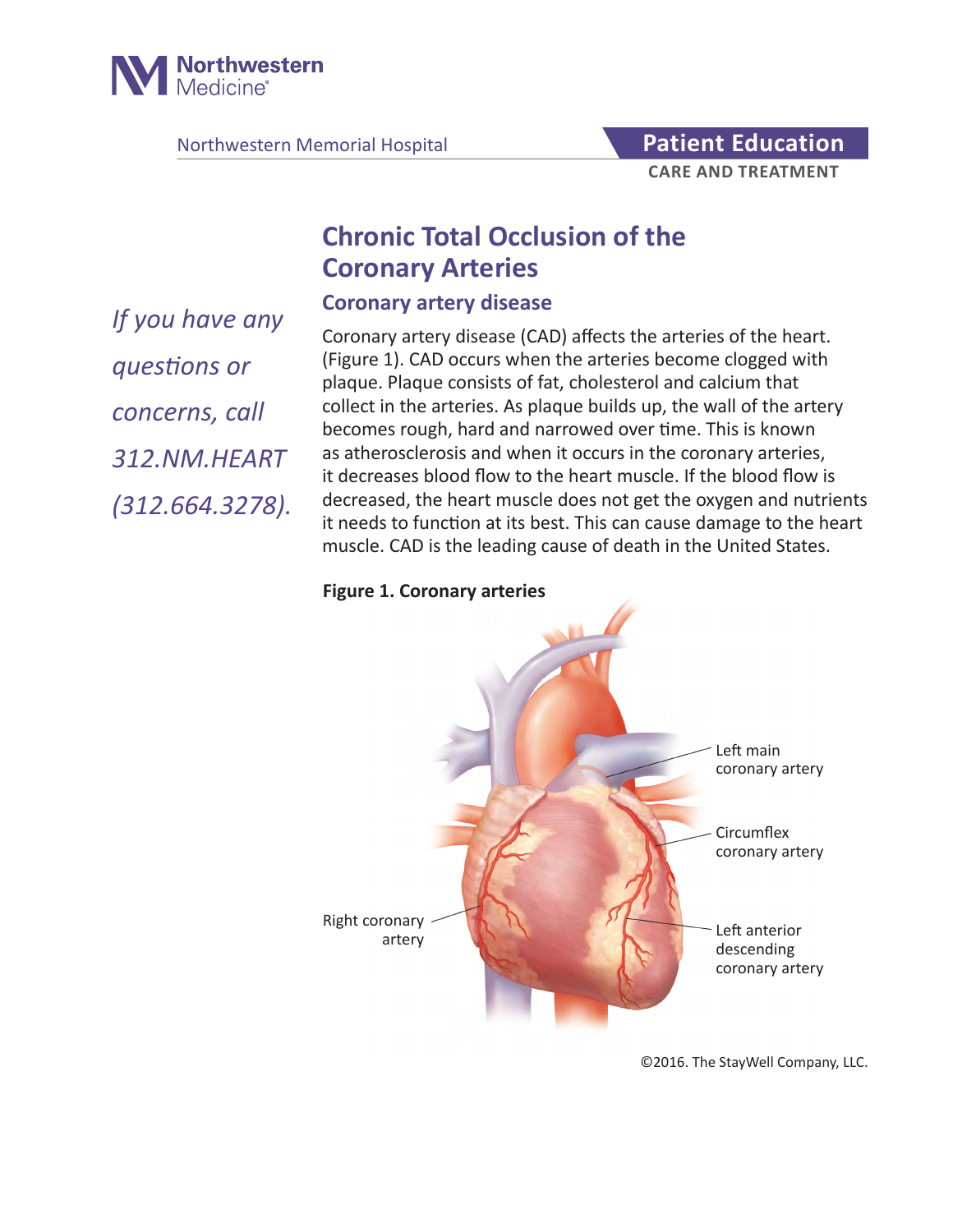## **Chronic total occlusion**

When the artery has been completely, 100% blocked for more than 3 months, it is called chronic total occlusion (CTO) of the artery (Figure 2).



#### **Figure 2. Chronic total occlusion of the artery**

Sometimes, when a coronary artery is completely blocked, smaller arteries in the heart detour blood around the blockage. These new arteries are called collateral arteries. They bring some, but not enough, blood flow to the affected area of the heart. So, a patient with CTO can still have symptoms of poor blood supply to the heart, such as:

- Shortness of breath
- Fatigue
- Angina (chest pain) with physical activity

The CTO plaque is often a very thick and hard blockage. These blockages may be difficult to treat with medications and other procedures. However, the Northwestern Medicine Bluhm Cardiovascular Institute Center for Coronary Disease offers advanced techniques to treat and ease symptoms of CTO.

#### **Treatment options for chronic total occlusion**

First, CTO is diagnosed by an angiogram. This shows the condition of the coronary arteries. Then, the CTO team will work with you to develop a plan to manage your CTO. The team includes physicians, nurses and technicians.

Typically, the first step in this plan is to assess and adjust your medications to improve symptoms. If this fails, a percutaneous coronary intervention (PCI) especially for CTO is often recommended.

PCI for CTO can successfully treat and ease symptoms. It can open blockages and increase blood flow to the heart. Unlike other PCIs in which a wire is passed through a narrow opening in the artery, a PCI for CTO passes the wires directly through or around the blockage, often using the collateral arteries that have been formed.